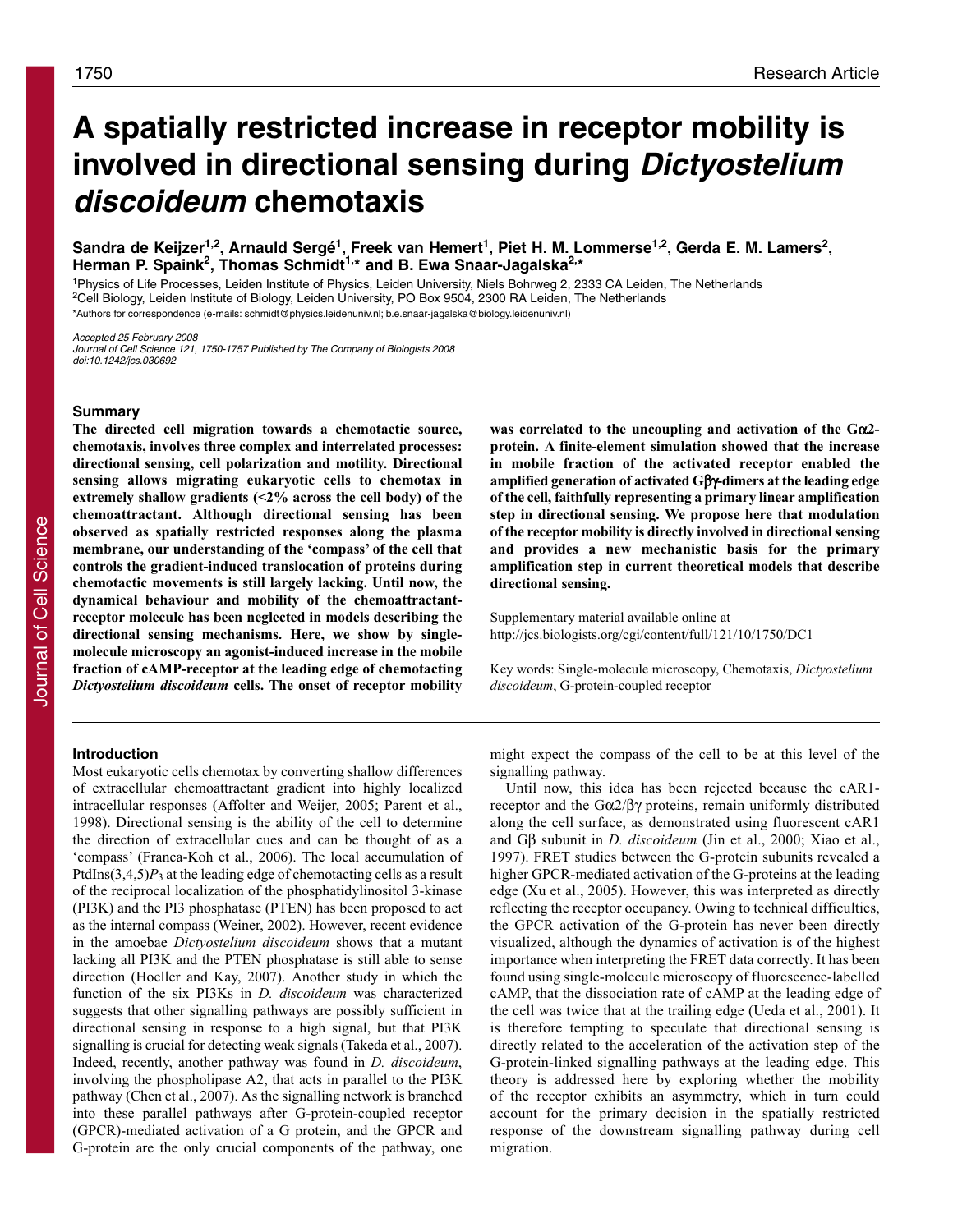# **Results**

In order to analyze the mobility of the receptor in detail, it was necessary to monitor individual fluorescent receptors. Therefore, the cAMP receptor cAR1 of *D. discoideum* was fused to eYFP and stably expressed in receptor-deficient *car1–* cells to an expression level that resembles that of the endogenous receptor in wild-type cells (see Fig. 1A, and Materials and Methods). The fusion protein proved to be effectively synthesized and targeted to the plasma membrane (Fig. 1B). The molecular weight and stability of the fusion protein was validated by immunoblot of whole-cell extracts of transformed *car1–* cells using a purified GFP antibody. As shown in Fig. 1A, the receptors appeared as a single band at the predicted size of  $\sim$ 70kDa. cAR1-eYFP was functionally indistinguishable from wild-type cAR1, as the fusion protein complemented the deficiency of the cAR1 protein and completely rescued the developmental program (Devreotes, 1994) of *car1–* cells, including the aggregation process and the formation of a fruiting body (Fig. 1C, bottom right). By contrast, *car1–* cells could not undergo development beyond the one-cell state (Fig. 1C, top left).

Single-molecule microscopy (SMM), a combination of regular wide-field microscopy with laser excitation and ultra-sensitive CCD camera detection, was used to obtain high spatial  $(\sim40 \text{ nm})$  and temporal (~44mseconds) resolution information on the mobility of



cAR1 receptors. In order to reach a density of fluorescent receptors at which individual molecules could be observed  $(\leq 1/\mu m^2)$ , cells were photobleached prior to imaging (Fig. 1D). As photobleaching occurs at random, we assume that the unbleached population of receptors is a fully representative subpopulation of all receptors. As predicted for individual molecules, fluorescence signals were characterized by diffraction-limited spots on the camera that exhibited single-step photobleaching typical for single molecules (Fig. 1E). This finding was independent of position, stage of cellular development, mutations or stimulation protocol. Images were taken at a rate of 23frames/second. Automated analysis yielded values for the integrated fluorescence signal and the lateral position of the receptors (accuracy ~40nm) (Schmidt et al., 1996). From the receptor positions in consecutive images, trajectories of individual cAR1-eYFP were reconstructed (Fig. 1F).

Trajectories of cAR1-eYFP similar to that shown in Fig. 1F from the top membrane of control cells were further analyzed to study the receptor mobility. For the analysis, the cumulative probability (P) of the squared displacements  $(r^2$ , see Materials and Methods) was determined (Schutz et al., 1997) for a time delay between images set to 44 mseconds (Fig. 2). Two-thousand-and-sixty trajectories were analyzed, and squared displacements up to  $0.2 \mu m^2$ were found. Fig. 2A shows the data for a control cell that followed

the developmental cycle for 2-3 hours (see Materials and Methods), at which point Gα2 proteins were expressed (Kumagai et al., 1989) but no endogeneous cAMP was detected (Kesbeke et al., 1986). It should be noted that Gβγ proteins were constitutively present in the plasma membrane of *D. discoideum*. Subsequently, cells were brought to an early aggregation stage by starvation during which they are gradient-sensing competent (Fig. 2B). This procedure is referred to in the following as natural assay. The leading and trailing edge of each cell was defined with respect to the centre of the aggregate. The cumulative probability distributions of the squared displacements of receptors located at the anterior and posterior of chemotaxing cells, respectively, showed a slight difference (Fig. 2B). In order to quantify the significance of that difference, we applied a statistical two-sample Kolmogorov-Smirnov test (KS-test)

**Fig. 1.** Generation of cell lines expressing cAMP-receptor/eYFP fusion proteins at endogenous levels. (A) Detection of cAR1-eYFP fusion protein by western blot using an anti-GFP antibody. Free YFP showed the expected band at  $\sim$ 30 kDa (lane 3). As cAR1 has a size of 40 kDa, the correct size for the fusion protein is 70 kDa, which was observed (lane2). Transformed *car1–* cells with the cAR1-eYFP fusion protein exhibited a protein-band at the correct size (lane2), whereas *car1*<sup>-</sup> cells did not (lane 1). Free eYFP was not detected in cAR1-eYFP/ *car1–* cells. (B) cAR1-eYFP was localized at the plasma membrane of *car1–* cells, as detected by confocal microscopy. (C) The first image shows the aggregation-deficient phenotype of *car1–* mutant 24 hours after starvation. These cells were not able to initiate the developmental cycle. The following images display the different developmental stages of *car1–* cells transformed with the cAR1-eYFP construct. The developmental defect of *car1–* cells was rescued by the cAR1-eYFP transformation. (D) The left picture shows a fluorescence image of the top membrane of a typical unstimulated *car1–* cell transformed with cAR1-eYFP. After a brief photobleaching pulse (2.5- 5.0 seconds) individual receptors were detected (peaks of fluorescence in the right image). (E) Fluorescence signal of an individual cAR1 eYFP molecule as a function of time, showing a single-step photobleaching event characteristic for individual molecules. (F) Two examples of trajectories of individual cAR1-eYFP molecules diffusing in the top plasma membrane.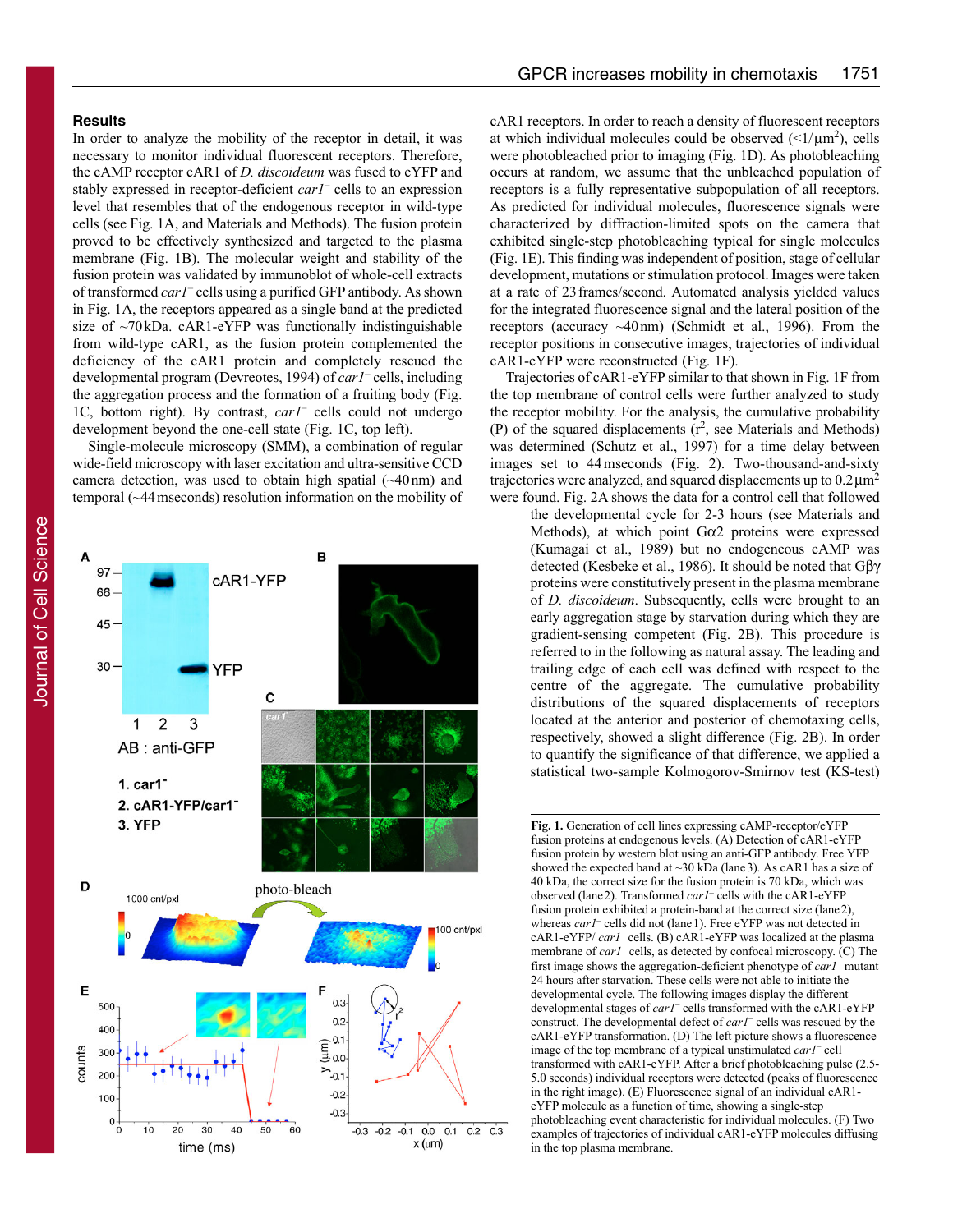

**Fig. 2.** Diffusion of cAR1-eYFP for resting cells and polarized cells. (A) Cumulative probability distribution of squared displacements,  $P(r^2)$ , of the trajectories (*n*=2060) of cAR1-eYFP from the top membrane of resting cells (control, black circles), recorded with  $t_{\text{la}g}$ =44 mseconds lag time between subsequent images. Data were fitted to a two-component model (equation 1) (grey curve), resulting in a fraction of immobile receptors, a fraction of mobile receptors and the mean squared displacement (MSD) of mobile receptors. The diffusion constant, D, was determined from: MSD= $4Dt_{lag} + 4\sigma^2 = 0.034 \pm 0.003$  $\mu$ m<sup>2</sup> with a lateral accuracy  $\sigma$ =40 nm given by our experimental conditions. 38±4% (mean±s.e.m.) of the receptors were mobile, characterized by a diffusion constant D=0.17 $\pm$ 0.02  $\mu$ m<sup>2</sup>/s. Fit to a one-component model (broken line, grey) did clearly fail to describe the data. (B) Cumulative probability distribution of squared displacements of cAR1-eYFP from the top membrane of the anterior (grey circles, *n*=526), and posterior (black circles, *n*=282) of polarized  $car1$ <sup>-</sup> cells in the natural assay. By fitting both  $P(r^2)$  with the twopopulation model, 44±4% and 39±4% of the anterior and posterior receptors, respectively, were found to be mobile, which was significantly different according to a two-sample Kolmogorov-Smirnov test (KS-test) with an acceptance level of 93.5%. (C) Cumulative probability distribution of squared displacements of cAR1-eYFP from the top membrane of the anterior (*n*=193) and posterior (*n*=368) sides of gradient-sensing competent *car1–* cells in relation to the position of the needle before the cAMP gradient was initiated. The mobile fraction of the receptors was not different between anterior and posterior, and was equal to the control, as tested with a KS-test with an acceptance level of 93.5%. (D) Cumulative probability distribution of squared displacements of cAR1-eYFP from the top membrane of the anterior (*n*=225) and posterior (*n*=367) of gradient-sensing *car1–* cells. After the needle filled with 10 μM cAMP was placed, 54±5% and 31±3% of the receptors were found to be mobile, respectively. (E) Cumulative probability distribution of squared displacements of cAR1-eYFP from the top membrane of the anterior ( $n=404$ ) and posterior ( $n=509$ ) of gradient-sensing  $g\alpha$ <sup>-</sup> cells before the needle with cAMP was placed. 57 $\pm$ 6% and 59 $\pm$ 6% of the receptors were found to be mobile, respectively. (F) Cumulative probability distribution of squared displacements of cAR1-eYFP from the top membrane of the anterior (*n*=531) and posterior ( $n=687$ ) of gradient-sensing  $g\alpha^2$  cells after the needle filled with 10  $\mu$ M cAMP was placed. 51 $\pm$ 5% and 49 $\pm$ 5% of the anterior and posterior receptors, respectively, were found to be mobile.

with an acceptance level of 93.5% to the distributions. The KS-test applied to the data in Fig. 2B showed that receptors at the anterior had a higher mobility compared with receptors at the posterior of chemotaxing cells. Receptors at the posterior of chemotaxing cells were characterized by a mobility that was identical to that of the control (Fig. 2A).

More pronounced differences were obtained for polarized cells that sensed a gradient in a chemotaxis needle assay. The opening (radius  $0.25 \,\mu\text{m}$ ) of a micropipette filled with  $10 \,\mu\text{M}$  cAMP was placed at a distance of 75 μm from the cells. This experimental arrangement created a shallow gradient of 0.4 nM/μm. The anterior and the posterior regions of the cell were defined as the regions closest or farthest away from the position of the needle, respectively. Immediately before applying cAMP, polarized cells were randomly oriented with respect to the position of the needle, which led to an average receptor mobility irrespective of its position on the cell (Fig. 2C) that was equal to that of the control (Fig. 2A). Hence, as predicted for randomly oriented cells, receptor mobility was uniform in the ensemble average. After the cells sensed a gradient of cAMP (30-60seconds after cAMP application) a difference in mobility was clearly observed (Fig. 2D): receptors at the leading edge had a higher mobility compared with those at the posterior, with the latter being indistinguishable from the control (Fig. 2A). In order to confirm those results obtained by the needle assay, cells were exposed to a global cAMP level of 1mM for less than 5minutes. Receptor mobility on the whole cell was found to be indistinguishable from that found at the front of gradient-sensing cells in the needle assay (see supplementary material Fig. S1E).

For a better understanding what this higher mobility entailed, a quantitative description of the data was obtained by global analysis of the squared displacement distributions (Fig. 2). The cumulative probability distributions of squared displacements,  $P(r^2)$ , as shown in Fig. 2, were fitted to a two-population model, reflecting a mobile receptor fraction and an immobile receptor fraction (Schutz et al., 1997):

$$
P(r^{2}) = 1 - \alpha \exp(-r^{2}/MSD) - (1-\alpha) \exp(-r^{2}/4\sigma^{2})
$$
 (1)

Equation 1 leads to a characteristic mean squared displacement, MSD, and a fraction of mobile receptors,  $\alpha$ . In our experiments, the lateral accuracy was found to be  $\sigma = 40$  nm. Assuming that mobile receptors were characterized by one characteristic MSD, all data (Fig. 2) were fitted simultaneously, yielding a fraction  $\alpha$  (Fig. 3) for each data set and the corresponding characteristic MSD. The receptors were characterized by  $MSD=0.034 \mu m^2$ , which, using the delay between two observations of  $t_{lag}$ =44 mseconds, translates into a diffusion constant of D=(MSD–4 $\sigma^2$ )/4t<sub>lag</sub>=0.17±0.02  $\mu$ m<sup>2</sup>/second. In the control, 38% of the receptors were mobile (Fig. 2A), whereas 44% and 39% were mobile in the natural assay at the anterior and the posterior side of the cell, respectively (Fig. 2B). For the needle assay mobile fractions of 54% and 31% were determined at the anterior and the posterior of the cells, respectively (Fig. 2D). Hence, receptor stimulation by cAMP increases the fraction of mobile receptors at the anterior of the cell by a factor of 54/31 (i.e. 1.7) when compared with receptors at the posterior. Furthermore, the shift in mobile fraction observed in the natural assay (Fig. 2B) was reduced compared with the shift in the needle assay (Fig. 2D). This difference is readily explained by taking into account that, in the natural assay, cAMP is produced in waves within which the local gradient exists for only part (50%) of the cycle. Consequently, the difference in mobile fraction observed in the needle assay (54%versus31%) is reduced by half for the natural assay which fully accounts for our findings (Fig. 2B).

The change in mobile fraction was not due to a change in membrane viscosity, as the mobile fraction of an inert membrane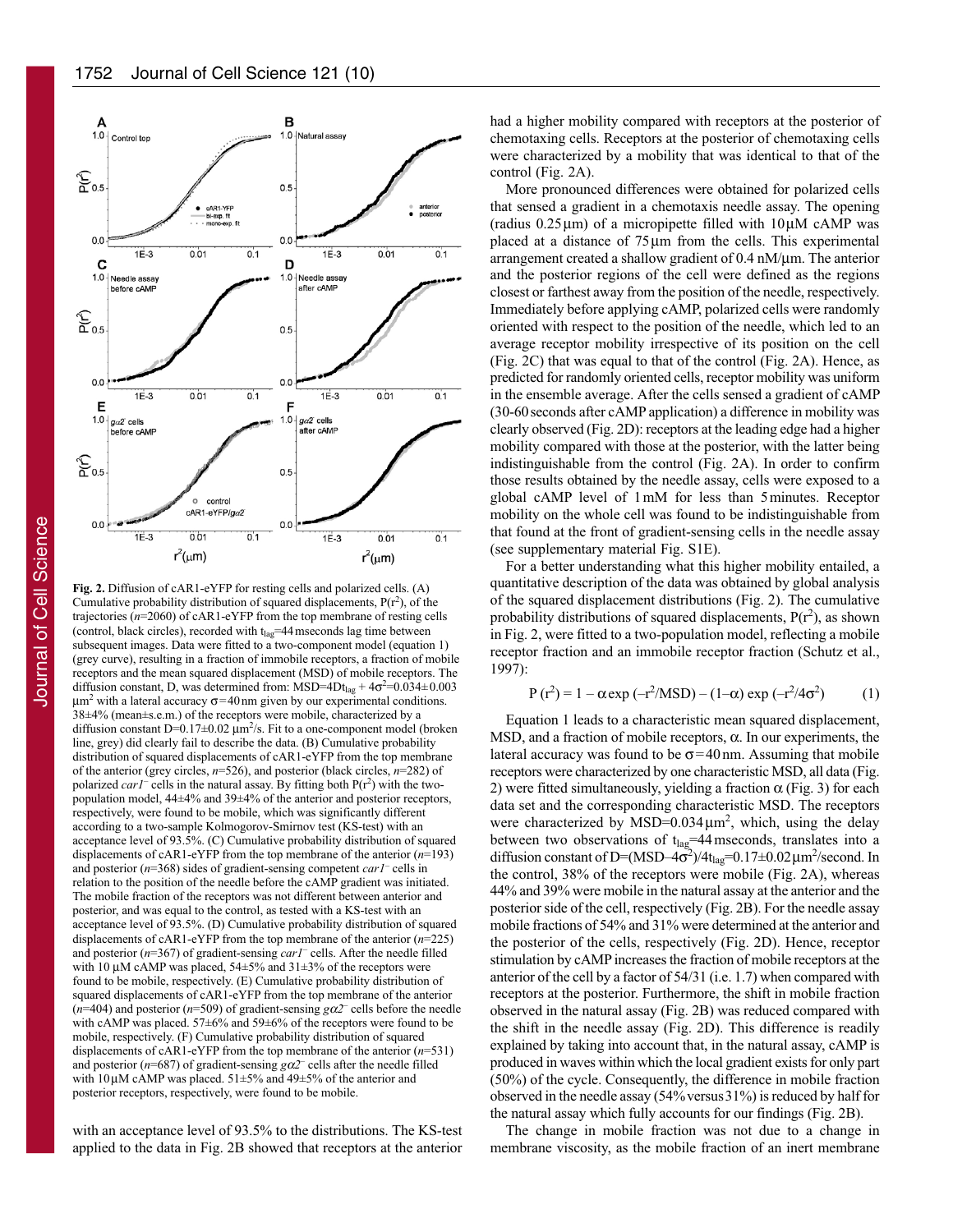

**Fig. 3.** Mobile fraction. Fraction of the mobile receptors (grey) characterized by a diffusion constant D=0.17 $\pm$ 0.02  $\mu$ m<sup>2</sup>/s and that of immobile receptors (black). The fractions were compared in resting cells (control), and in anterior and posterior of gradient-sensing polarized cells. The polarized cells were measured either in the chemotaxis needle assay.

marker (individual concanavilin A conjugated with Alexa647 molecules were followed) was position independent even for polarized cells (see supplementary material Fig. S1). The distributions of receptors in the posterior for both the natural and the needle assay were, within experimental error, indistinguishable from the distribution in control cells. This indicates that only receptors at the anterior exhibit a specific, spatially restricted response to the chemoattractant. The latter finding is taken here as a first evidence that the chemoattractant receptor shows a spatially restricted response upon cAMP-induced activation in chemotaxis.

The issue of whether the difference in mobile fraction between the anterior and the posterior of gradient-sensing *D. discoideum* cells was caused by a conformational change of the receptor owing to its phosphorylation state, or by an altered interaction between the cAR1 receptor and its associated G-protein, was addressed by comparative studies with mutant cell lines. We analyzed a phosphorylation deficient mutant expressing a cAR1 receptor in which the four serine clusters in the C-terminal tail were substituted (cm1234-eYFP) (Kim et al., 1997). cm1234-eYFP/*car1–* cells were found to be defective in propagation of the cAMP wave (Kim et al., 1997), leading to very small aggregation centres during development. Therefore, cells expressing cm1234-eYFP were measured very close to the aggregation centre, a situation reflecting that of the needle assay. For cm1234-eYFP, the fraction of mobile receptors at the anterior exceeded that at the posterior by a factor of 1.7 (72% versus 43%, see supplementary material Fig. S1). This ratio was similar to that found for cAR1-eYFP during the needle assay (Fig. 2D). These results demonstrate that the pronounced shift of receptor mobile fraction was independent of the phosphorylation state of the receptor.

By comparison, experiments on cAR1-eYFP expressed in a mutant cell line lacking the Gα2 subunit cAR1-eYFP/*g*α*2*– produce significantly different results. It should be noted that, although cAR1-eYFP/*g*α*2–* cells were unable to aggregate, cAMP gradient sensing by the receptor was not impaired given that cAR1-eYFP was constitutively expressed and enabled its activation (or binding) by cAMP. The effect of the  $G\alpha2$  protein on the mobility of the cAR1-eYFP receptor was studied by comparing cAR1-eYFP mobility in control cAR1-eYFP/*g*α*2*– and in control cAR1 eYFP/*car1–* cells (compare control in Fig. 2A,E). The distributions of cAR1-eYFP squared displacements were significantly different for the two cells lines. No difference in cAR1-eYFP mobility between control and starved cAR1-eYFP/*g*α*2–* cells was observed independently of the presence of a cAMP gradient (Fig. 2E,F). The mobile receptor fraction in  $g\alpha$ <sup>2–</sup> cells (51%, Fig. 3) was, for all conditions, comparable with that at the anterior of gradient sensing *car1*– cells, and independent of receptor localization. These findings together suggest that the population of immobile receptors in cAR1 eYFP/*car1–* cells that became mobile upon cAMP addition would represent receptors that became uncoupled from their associated Gα2 protein upon cAMP stimulation.

As binding of the receptor to the GDP-bound inactive Gα2GDP/βγ is expected to result in only a minor decrease in receptor diffusion constant, given the logarithmic dependence of D on receptor size (Saffman and Delbruck, 1975), pure binding can not account for the dramatic slowdown observed. One likely explanation follows from the postulated idea that G proteins interact with the cytoskeleton meshwork via protein complexes on microtubule plus ends (Rogers et al., 2004; Hampoelz and Knoblich, 2004). The microtubule plus-end complex seems to be required for the capture of microtubule tips at cortical sites by mediating interactions of microtubule tips with cortical actin, as well as with membrane proteins; this process plays a major role in nuclear migration, spindle formation and directed cell movement (Hestermann et al., 2002; Siegrist and Doe, 2007). As the mechanisms underlying chemotaxis are highly conserved and various proteins of this complex have been identified in *D. discoideum* (Hestermann et al., 2002), we propose a similar linkage to explain our results in *D. discoideum*. A stable anchoring of the receptor via Gα2 to the cytoskeleton would lead to a larger fraction of immobile receptors. To test this hypothesis, we applied Latrunculin B to control cells, which confirmed our prediction. The mobile fraction increased from 38% to 58% (see supplementary material Fig. S1). The change in receptor mobile fraction had already occurred in control cells, which confirmed that ligand-induced actin polymerization also did not play any role in those observations, given that  $G\alpha^2$  cells are deficient in a chemoattractant-induced response (Kumagai et al., 1989).

Although the results reported above were compelling evidence for the hypothesis that  $G\alpha2$ , via cytoskeleton anchoring, controls the mobility of cAR1, one might argue that the change in mobile fraction was a secondary effect caused by downstream signalling components. The latter must be absent in *G*α*2–* cells in which the downstream signalling is impaired. The lack of change in membrane viscosity upon stimulation (supplementary material Fig. S1), however, suggests that this is not the case. In addition, the mobility of cAR1-eYFP in a  $pi3k^{-/-}$  background displayed the same change in mobile fraction upon stimulation when compared with the *wt*cells (supplementary material Fig. S1). Furthermore, wild-type cells treated with the PI3K inhibitor LY294002 (Loovers et al., 2006) and a  $pi3k^5$ , *pten*<sup>–</sup> mutant in which all PI3K and PTEN genes were knocked out (Hoeller and Kay, 2007) exhibit a phenotype in terms of chemoattractant sensing similar to that of the *pi3k–/–* mutant. Together, this suggests that the cause of the shift in mobile fraction observed of cAR1 is located upstream of PI3K.

# **Discussion**

In conclusion, our data suggest that the immobile fraction of receptors that become mobile upon stimulation reflects inactive receptors bound via  $G\alpha2^{GDP}$  to cytoskeletal elements. In addition to this cAMP-responsive fraction, a second pool of immobile receptors that did not change their mobility upon stimulation was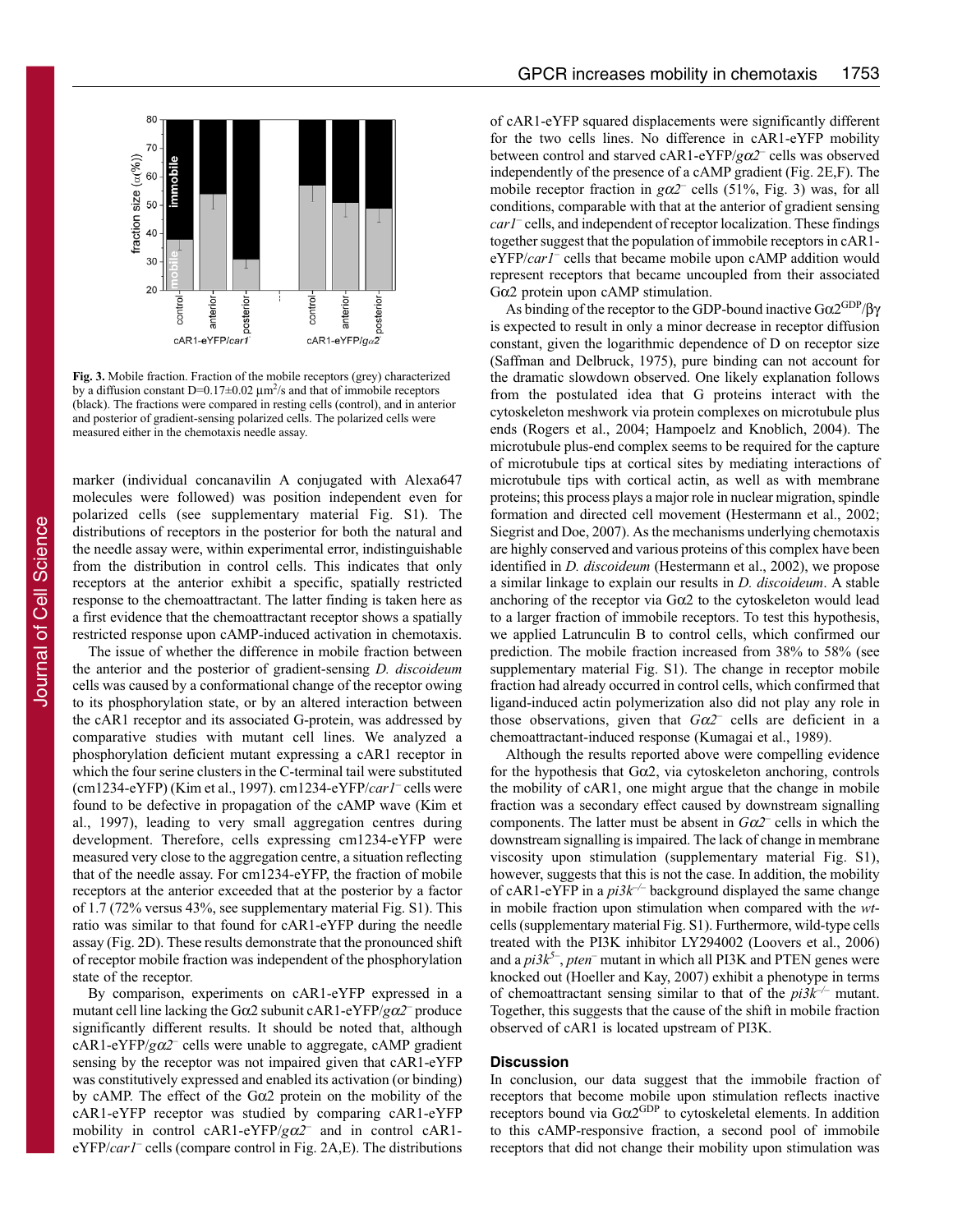observed for all cells. This pool of cAMP-irresponsive receptors might be differently coupled to cellular structures that are static during the measurement (10-100 ms). Similarly, the mobile population found in control cells might indicate that there is a basal level of receptor activity. A more likely explanation though is that not all of cAR1 is precoupled to the G protein, a notion that has been suggested in several studies of mammalian GPCRs (Hein et al., 2005; Azpiazu and Gautam, 2004; Chisari et al., 2007). With reference to the results obtained on the cm1234-eYFP mutant, it should be noted that phosphorylation of the receptor is independent of G-protein signalling, as G-protein re-association still occurred on phosphorylated receptors (Janetopoulos et al., 2001).

Fig. 4A summarizes our findings and incorporates them into a model that relates a biological function for the increased mobile fraction of cAR1. Receptors normally reside in an inactive Gα2βγGDP precoupled state and are immobile. Upon receptor activation,  $Gα2βγ<sup>GDP</sup>$  is processed into  $Gα2<sup>GTP</sup>$  and dissociates both from the receptor and from its Gβγ partners. In turn, the receptor is decoupled from structural elements and becomes mobile. Accordingly, it is able to activate other  $G\alpha 2\beta\gamma^{GDP}$  hetero-trimers. In the last step, receptor reassociation with the G protein is paralleled by anchorage to structural elements and receptor immobilization.

Inherent to most models describing directional sensing (Charest and Firtel, 2006; Janetopoulos et al., 2004; Postma and Van Haastert, 2001) is an initial linear amplification step for which our findings possibly yield a molecular interpretation. Assuming that G-protein activation is solely a diffusion-limited process, the higher mobile fraction of receptors at the anterior will increase the rate of activation of G proteins in proportion to the diffusion constant. Taking the off-rate of cAMP from the receptor,  $k_{off}=0.39$ /second (Ueda et al., 2001), as a typical timescale, the associated distance of an activated receptor movement becomes  $\sqrt{4D/k_{off}}$ =1.40 µm which is far enough to activate additional G proteins at an estimated concentration of  $\sim 10^2/\mu m^2$ . The amplification step proposed here, one receptor activating multiple G-proteins, will lead to a higher local G-protein excitation at the anterior, as a result of the difference in receptor occupancy. We suggest here that this initial linear amplification step might be crucial for crossing a threshold, as set by constitutive signal inhibition (e.g. by PTEN), and for subsequent signal propagation. Higher local G-protein excitation at the anterior has been monitored previously by fluorescence resonance energy

resting cells, we found two receptor populations: immobile and mobile receptors. A fraction of the immobile receptors is coupled to  $G\alpha2^{GDP}/G\beta\gamma$ , which, in turn, is coupled to protein-protein networks and/or the cytoskeleton which inhibits diffusion (1). This fraction of immobile receptors becomes mobile by uncoupling of

**Fig. 4.** Model describing accelerated signalling at the leading edge. (A) In

Gα2GTP upon cAMP activation. Free Gα2GTP and free Gβγ subunits activate intracellular signalling (2). The mobile receptors have the ability to further activate other  $Gα2^{GDP}/Gβγ$  complexes in a diffusion-limited process (3). In a final step, re-association of the receptor with  $Gα2^{GDP}/Gβγ$  and corresponding loss of cAMP immobilizes the receptor again (4). (B) An ellipsoidal cell is exposed to a gradient of 0.4nM/μm cAMP. The concentration at the leading edge is 66nM and that at the trailing edge 58nM. The density of active cAR1 receptor (cAR1\*) is plotted versus the position along the cell membrane. At the leading edge the density of active cAR1 is higher by a factor of 1.05 when compared with the density at the trailing edge (6.1 molecules/ $\mu$ m<sup>2</sup> versus 5.8 molecules/ $\mu$ m<sup>2</sup>) following the cAMP gradient. The density of activated Gβγ at the leading edge was 73.0 molecules/ μm2 , whereas that at the trailing edge was 71.4 molecules/μm2 . Hence, diffusion leads to a linear amplification of the gradient by a factor of 5.

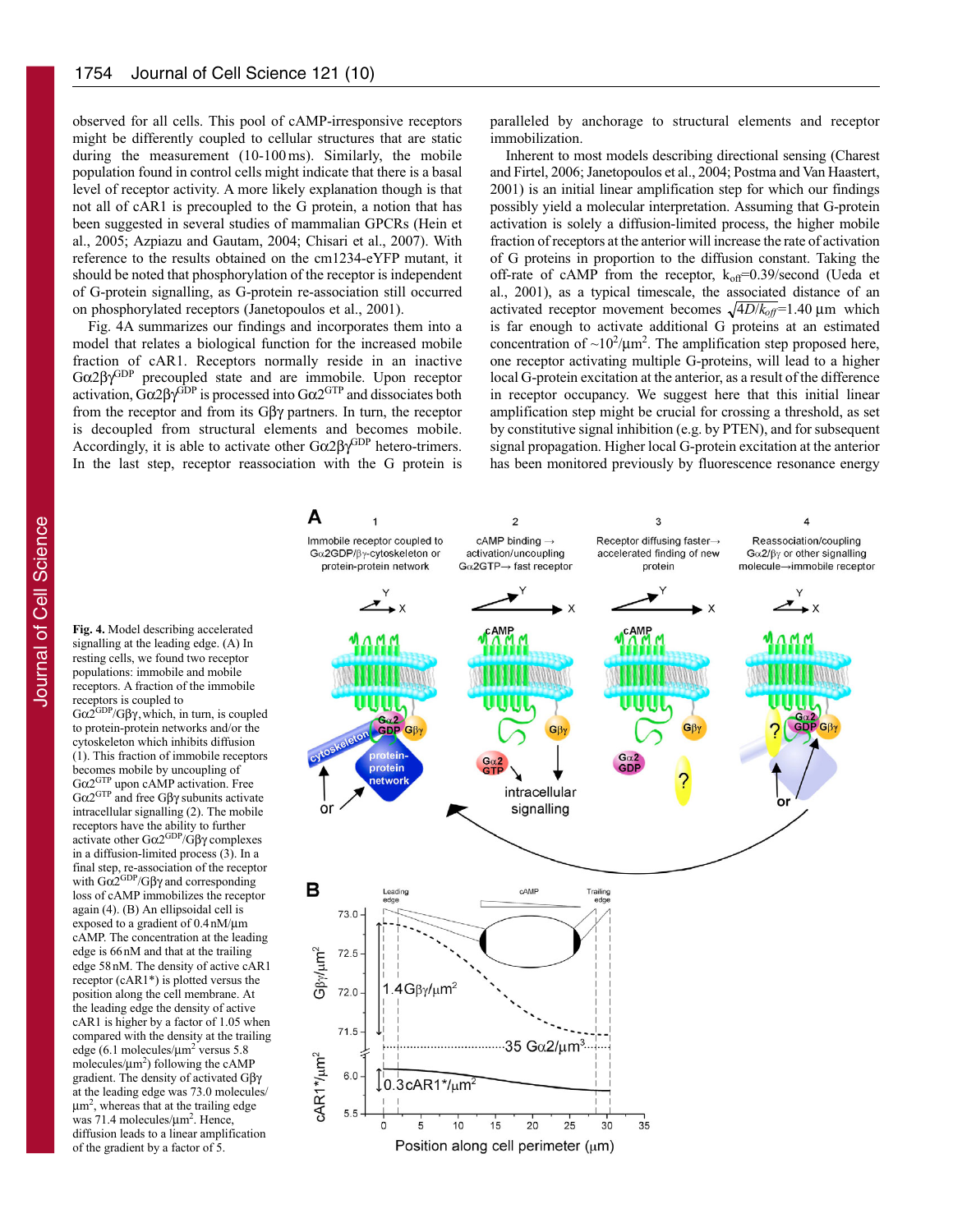transfer between Gα and Gβγ, but has been interpreted only in terms of receptor occupancy (Xu et al., 2005). If we further assume that the probability of the loss of cAMP from the receptor is related to the process of G-protein activation, i.e. collision, the above mechanism also explains the increased cAMP off-rate at the anterior of the cell (Ueda et al., 2001).

To test whether the measured values would lead to the proposed linear amplification, a finite element model of the cellular processes was implemented in VCell (see Materials and Methods). In the model, the receptor cAR1 was activated upon cAMP binding, resulting in an activated cAR1 (hereafter referred to as cAR1\*). cAR1\* in turn was allowed to catalyze the dissociation of the Gα2βγ heterotrimer into membrane-localized Gβγ and cytosolic Gα2 (see supplementary material Fig. S2). Using estimates for concentrations known (see supplementary material Table S1) and for rate constants (see supplementary material Table S2), the effect of diffusion on the ability of cAR1\* to activate multiple G proteins was investigated. As predicted, receptors activated multiple G proteins in the case of mobile receptors. At equilibrium conditions, 240 active cAR1\* receptors at the leading edge activated 2866 Gβγ-proteins, whereas at the trailing edge, 228 cAR1\* molecules activated 2802 Gβγproteins (Fig. 4B). The gradient is thus translated from an anterior/posterior difference of ten activated cAR1\* receptors to a difference of 64 activated Gβγ-proteins, a fivefold linear amplification of the difference signal. It should be noted that signal amplification prevailed even at a ten times lower cAMP gradient, for which an even larger linear signal amplification of 20 was found (not shown). Next to a significant amplification of the primary signal, the finite-element model clearly confirms that gradient sensing must be transduced via activated membrane-bound Gβγ. The high mobility of cytosolic Gα2 completely washes out any external gradient, a result that had been predicted by the so-called depletion model (Postma and Van Haastert, 2001).

In this study, we found a cAMP-induced increase in the amount of mobile cAR1 receptors at the leading edge of cells. We showed that the acquired mobility of cAR1 allows for the receptor to activate multiple G proteins in the membrane and the simple model introduced above shows a fundamental type of physical amplification process that occurs at the very beginning of a signalling pathway. The experimental results, however, yielded a difference in mobile receptors between anterior and posterior of a factor of ~1.7. Hence, in order to explain our experimental data fully, a non-linear process will have to be incorporated into an improved model. The latter might include, for example, a cAR1\* induced cAR1 activation, the potential role of which must be verified in future experiments. Another explanation could be that the initial amplification, as predicted by the linear model, is enforced by an unknown feedback mechanism that affects the G protein coupling to the receptor. A recent study in mammalian cells revealed a shuttling of the G protein subunits between the cytoplasm and the membrane. It is therefore very feasible that the dynamic process of G protein coupling to the G protein-coupled receptor could be affected by downstream signalling components. This is currently tested in *D. discoideum.* Certainly, in order to understand the whole process of spatially restricted responses and chemosensing, including known feedback mechanisms and downstream processes (Charest and Firtel, 2006), more complex models, such as the localexcitation global-inhibition [LEGI (Ma et al., 2004)] or the diffusion-translocation model (Postma and Van Haastert, 2001), will have to be incorporated. These models do, however, benefit from the primary linear amplification our model predicts: the primary

amplification may act as the compass of the cell during directional sensing. Considering the highly conserved nature of G-protein coupled receptor signalling in eukaryotes, our model might have even broader applications for other G-protein-coupled receptor signalling pathways.

# **Materials and Methods**

## cAR1-eYFP fusion protein

To create C-terminal YFP-tagged cAR1, eYFP DNA was created by PCR. The Nterminal primer CGGCTAGCATGGTGAGCAAGGGCGAGGAG contained an Xbal1 site at 5' end, followed by the N-terminal residues of eYFP. The C-terminal primer GCTCTAGACTTGTACAGCTCGTCCATGCC contained the last seven residues of eYFP, followed by a *Nhe*I site. peYFP (from CLONTECH) was used as the template. The PCR products were double digested with *Xba*l1 and *Nhe*I, and then cloned into the *Nhe*I site of the *D. discoideum* cAR1 expression plasmid (Parent et al., 1998). The DNA was purified and transformed into JB4 cells (*car1–* ) or *G*α*2–* cells by electroporation (Zigmond et al., 1981). Clones were grown up in a Petri dish in HL5-medium containing 10 μg/ml G418. Cells were cultured in six-well plates in axenic medium with addition of 100 μg/ml ampicillin and 100 μg/ml mixture of penicillin and streptomycin (1:1) at  $22^{\circ}$ C.

The expression level of the cAR1-eYFP in *car1–* cells was calculated in the following manner. The fluorescence of the cells at the membrane before measurement was on average five-times higher than the fluorescence expected for a single molecule (1000 cnts/3 mseconds versus 185 cnts/3 mseconds) based on the fluorescence of single YFP molecules in an artificial lipid membrane (Harms et al., 2001). Thus, there were on average five receptors within each diffraction-limited area [ $s=\pi r^2=0.03$  $\mu$ m<sup>2</sup>, with 2r=1.22 $\times$  $\lambda$ /(2NA) (i.e. 220 nm), for a wavelength ( $\lambda$ ) of 514 nm]. For the whole cell, the surface of the membrane was  $S=4\pi R^2=314 \mu m^2$ , where  $R=5 \mu m$  is the typical radius of the cell. This leads to a total number of receptors  $n=5$  S/s= $4\times10^4$ , which is comparable with the expression level of endogenous receptors in wild-type cells (Johnson et al., 1991; Van Haastert, 1987).

#### Developmental test in car1<sup>-</sup> expressing cAR1-eYFP

Transformants were plated on non-nutrient plates at a concentration of 107 cells/ml. Development was monitored for the next 30 hours with a confocal microscope (Leica MZFLIII).

#### Immunoblotting

*car1–* and cAR1-eYFP/*car1–* cells were solubilized with SDS-sample buffer and resolved by SDS-PAGE on 10% gels along with a set of protein MW standards. cAR1-eYFP was detected by immunoblot with anti-GFP antibody. Free YFP was also run on the gel and immunoblotted.

#### Cell preparation and measurement

Control cells were transferred to phosphate buffer (0.534 g Na<sub>2</sub>HPO<sub>4</sub>, 0.952 g  $KH_2PO_4$  in 1 litre of H<sub>2</sub>O, set pH to 6.5) after one night in low-fluorescence medium (Liu et al., 2002) and measured after 1 hour. This procedure was required to lower the intrinsic autofluorescence as described by de Keijzer et al. (de Keijzer et al., 2007). Low-fluorescence medium contains few nutrients and therefore control cells are not vegetative, but their state is estimated to be comparable with 2-3 hours of starvation. These cells were not able to migrate towards the cAMP source in the needle assay. For the experiments with the natural assay, the cells were starved at a concentration of 10<sup>5</sup> cells/ml in phosphate buffer for 20 hours at 16°C. For the chemotaxis needle assay, the cells were maintained overnight in low-fluorescence medium and starved for 6-8 hours in phosphate buffer at 22°C. Before measuring, the cells were tested to be aggregation competent. All measurements were performed in two-well, chambered coverglasses (1.5 Borosilicate Sterile, Lab Tek II).

The cells were placed in a distance of  $75 \,\mu m$  from the opening (r=0.25 $\,\mu$ m) of a pipette filled with 10 μM of cAMP. The internal pressure in the pipette was set to 40 kPa by means of a FemtoJet injector (Eppendorf). This setup created a stable, shallow gradient of 0.4nM/μm cAMP over the cell. Before applying cAMP, randomly oriented polarized cells were measured in a region that was either facing or opposite of the position of the needle. After applying cAMP, the cells, oriented in a front-back alignment towards the position of the needle, were measured within 1 minute, taking time to focus on the cell and perform single molecule measurements. At least 25 cells were measured for every condition.

#### Labelling membrane with marker

ConcanavalinA Alexa647 conjugate (Invitrogen) was used as a marker to label the plasma membrane. ConcanavalinA (ConA) selectively binds to α-mannopyranosyl and  $\alpha$ -glucopyranosyl residues. Cells where incubated for 10-15 minutes in 1 ml of 80ng/ml ConA in PB. The excess marker was removed by washing the cells three times with PB before measuring. The low concentration in combination with the short incubation time prevented formation of ConA clustering, and allowed us to follow individual ConA bound to the plasma membrane.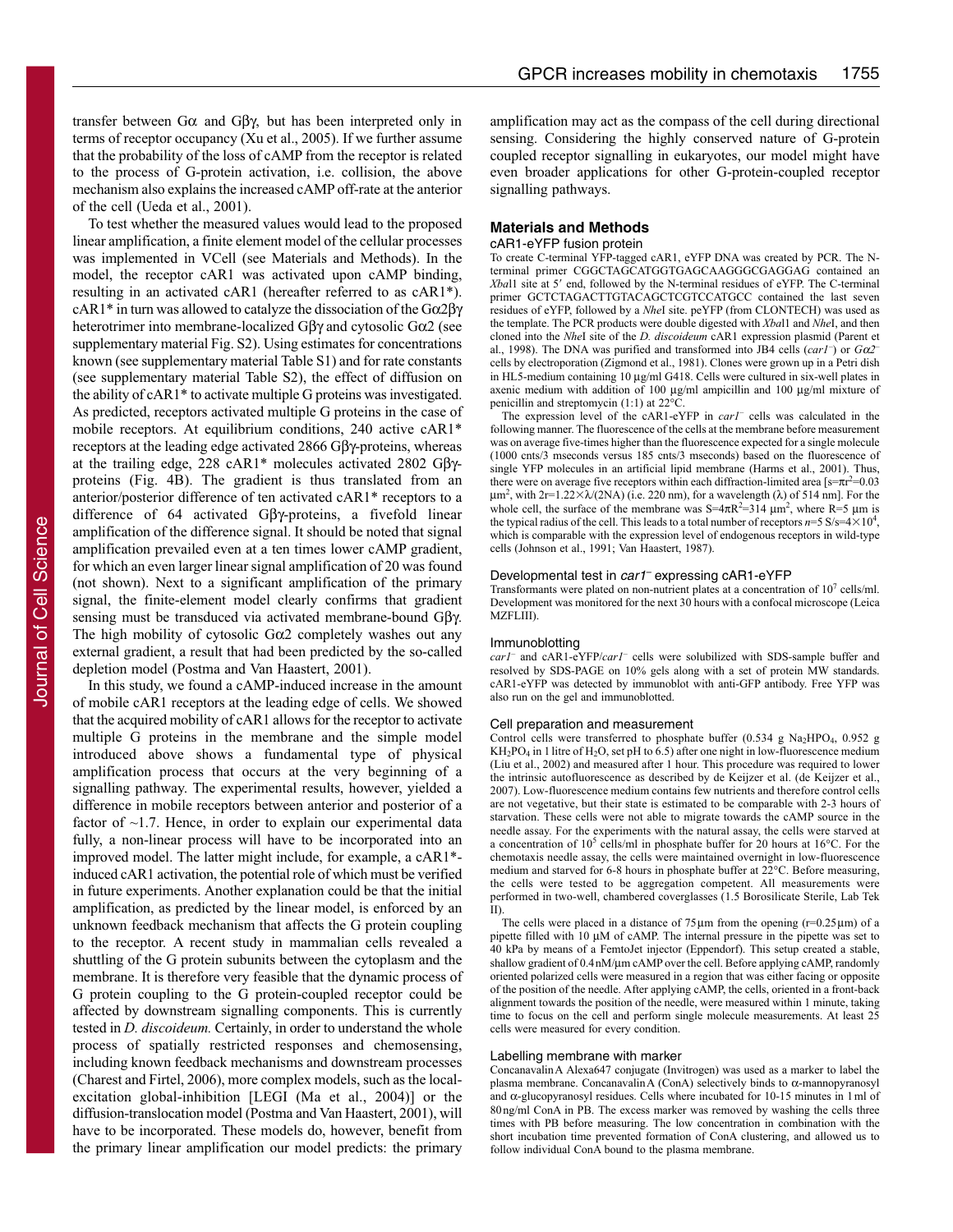## Single-molecule microscopy

The experimental setup for single-molecule imaging has been described in detail previously (Schmidt et al., 1996). The samples were mounted onto an inverted microscope (Axiovert100, Zeiss) equipped with a  $100 \times$  objective (NA=1.4, Zeiss). The region-of-interest was set to  $50\times50$  pixels. The apparent pixel-size was 220 nm. Measurements were performed by illumination of the samples for 5 ms at 514 nm (Argon-ion laser, Spectra Physics) at an intensity of 2 kW/cm<sup>2</sup>. The cells were photobleached for a period of 2.5-5seconds before a typically sequence of 100 images with timelag of 44 ms were taken. It should be noted that this procedure did not harm the cells, and that cells chemotax normally after the procedure. Use of appropriate filter combinations (DCLP 530, HQ570/80; Cy3/Cy5, Chroma Technology, and OG 530, Schott) permitted the detection of the fluorescence signal on a liquid nitrogen-cooled CCD-camera (Princeton Instruments). The total detection efficiency of the experimental setup was 8%. This setup allows imaging of individual fluorophores within a time-frame of a few milliseconds at a signal-to-backgroundnoise ratio of 30. In these conditions and for millisecond integration periods, the auto-fluorescent proteins have photon emission rates of ~3000 photons/msecond, saturation intensities from 6-50 kW/cm<sup>2</sup>, and photo-bleaching yields from  $10^{-4}$  to  $10^{-5}$ . It was reported earlier that eYFP is superior compared with all the fluorescent proteins for single-molecule studies in vivo using wide-field microscopy (Harms et al., 2001).

## Fitting algorithm with background subtraction

Each image of an image stack contained in addition to the fluorescence signals from individual YFP molecules autofluorescence from the cell. In order to correct for autofluorescence, an algorithm was developed that subtracted a sliding weightedmean image from each image of the sequence. The weights were Gaussian distributed with a width of 40 images. Using this algorithm, any slow-moving stable signal, i.e. a bright vesicle, was effectively removed, whereas fast-moving or fast bleaching signals, like individual molecules, prevailed. The algorithm was validated by simulation, containing Brownian trajectories, the corresponding fluorescent molecules, autofluorescence computed from a typical file and additional camera noise.

## Fitting the cumulative possibility distributions of the squared displacements

The trajectories of individual molecules were constructed and analyzed as described previously (Lommerse et al., 2005). To compensate for the limited length of individual trajectories owing to photobleaching of eYFP, multiple data sets, each consisting of hundreds of trajectories from >25 cells per experimental condition, were analyzed. The trajectories were analyzed in terms of squared displacement  $(r^2)$ , and fitted by models describing the lateral diffusion of Brownian particles in a medium characterized by a diffusion coefficient D using the cumulative distribution function of the squared displacements, *r*<sup>2</sup> (Anderson et al., 1992; Almeida and Vaz, 1995). After fitting the data with a model describing one population (Fig. 2A) we chose a model in which two populations of receptors, mobile receptors with diffusion constant, D, and immobile receptors were assumed (Schutz et al., 1997). We made the assumption that the diffusion constant of the receptor was not changed with genetic background. This assumption is substantiated by our finding that the fluidity of the membrane was the same for the anterior and posterior of the cell. The squared displacements of all measurements (all datasets) were analyzed simultaneously, yielding the diffusion constant of a mobile receptor of D=0.17±0.02 μm<sup>2</sup>/second. Our global-fit approach was further controlled by extraction of a diffusion constant from of each data set independently. Within the accuracy range all diffusion constants were found to be the same, indicating that our assumption was appropriate. The effect of cell motility (v<10 μm/minute) could be neglected because of the short time lag ( $t_{\text{la}e}$ =44 mseconds) in the current study leading to an positional averaging of  $(v \times t_{lag})^2 < 5.4 \times 10^{-5}$  µm<sup>2</sup>, much smaller than the positional accuracy of  $4\sigma^2 = 6.4 \times 10^{-3} \text{ }\mu\text{m}^2$ .

#### Finite element model

A finite element model was implemented using the VCell modelling environment (Loew and Schaff, 2001). The model included extracellular cAMP and membrane localized cAR1, Gα2βγ, Gβγ and cytosolic Gα2. The cAR1 receptor was activated upon cAMP binding, resulting in cAR1\*. cAR1\* in turn was allowed to catalyze the dissociation of the Gα2βγ heterotrimer into membrane localized Gβγ and cytosolic  $G\alpha_2$  (see supplementary material Fig. S2). Using the parameters listed in Tables S1 and S2, we investigated the effect of diffusion on the ability of cAR1\* to activate the G protein.

The cell was modelled as an ellipsoid, the long axis of which was set to 20 μm and the other axes had a length of 10 μm. The leading and trailing edge were defined as the surfaces at the anterior and posterior for which the radius was half the full radius of the cell. The surface area of the leading and trailing edge thus were both  $40 \,\mathrm{\mu m^2}$ .

The concentration of cAMP was based on the concentration the cells experience when they are 75 μm away from a pipette filled with 10 μM of cAMP and an opening of 0.25 μm. The mid-concentration was 62nM and the gradient 0.4nM/μm. All results where obtained at equilibrium conditions. The number of cAR1 receptors was estimated to be  $4\times10^4$ /cell (Johnson et al., 1991; Van Haastert, 1987), which translates to a density of  $\sim$ 25 cAR1/ $\mu$ m<sup>2</sup> at the membrane, given the number of receptors that were able to respond in our experiment (20%). The number of Gα2βγ was estimated to be 7.5 $\times$ 10<sup>4</sup>/cell (Snaar-Jagalska et al., 1988), leading to a density of 240Gα2βγ/μm<sup>2</sup> at the membrane.

The diffusion constant of inactive cAR1 and of the active cAR1\* were based on our measurements. The diffusion constant of the Gα2βγ was set to the error in positional accuracy as we assumed Gα2βγ to be bound to intracellular structures. The diffusion constant of Gβγ was based on that reported for the hRas-anchor,  $0.5 \mu m^2$ /seconds (Lommerse et al., 2005), and that of G $\alpha$ 2 was based on that of free GFP in the cytosol of *D. discoideum*, 24μm<sup>2</sup>/seconds (Ruchira et al., 2004).

Given the reverse rate constant for cAR1 activation Kr\_1=0.39/second (Ueda et al., 2001), and the dissociation constant  $K_{D=}42$ nM (Van Haastert and Kien, 1983) the primary reaction was characterized. The rates for both the cAR1\*-catalyzed Gprotein activation as well as that of the spontaneous G-protein inactivation were assumed to be diffusion limited (Berg, 1993) leading to  $\text{Kf}_2$ =0.66 $\mu$ m<sup>2</sup>/molecule/ second, and Kr\_2=100/μM/second, respectively.

We thank G. A. Blab for help with the data analysis, Yu Long (Devreotes laboratory) for the cAR1-eYFP construct, and T. Durston, P. M. Brakefield and P. N. Devreotes for comments on the manuscript. This work was supported by funds from the Dutch CW/NWO project 700-50-032, a Human Frontiers Science Program grant RGP66/2004 and the Dutch CYTTRON consortium sponsored by the ministry of economic affairs. A.S. was supported by a European Union fellowship (HPMF-CT-2001-01285).

#### **References**

- **Affolter, M. and Weijer, C. J.** (2005). Signaling to cytoskeletal dynamics during chemotaxis. *Dev. Cell* **9**, 19-34.
- **Almeida, P. F. F. and Vaz, W. L. C.** (1995). Lateral diffusion in membranes. In *Handbook of Biological Physics* (ed. R. Lipowsky and E. Sackmann), pp. 305-357. Amsterdam: Elsevier/North Holland.
- **Anderson, C. M., Georgiou, G. N., Morrison, I. E., Stevenson, G. V. and Cherry, R. J.** (1992). Tracking of cell surface receptors by fluorescence digital imaging microscopy using a charge-coupled device camera. Low-density lipoprotein and influenza virus receptor mobility at 4 degrees C. *J. Cell Sci.* **101**, 415-425.
- **Azpiazu, I. and Gautam, N.** (2004). A fluorescence resonance energy transfer-based sensor indicates that receptor access to a G protein is unrestricted in a living mammalian cell. *J. Biol. Chem.* **279**, 27709-27718.
- **Berg, H. C.** (1993). *Random Walks in Biology*. Princeton: Princeton University Press.
- **Charest, P. G. and Firtel, R. A.** (2006). Feedback signaling controls leading-edge formation during chemotaxis. *Curr. Opin. Genet. Dev.* **16**, 339-347.
- **Chen, L., Iijima, M., Tang, M., Landree, M. A., Huang, Y. E., Xiong, Y., Iglesias, P. A. and Devreotes, P. N.** (2007). PLA2 and PI3K/PTEN pathways act in parallel to mediate chemotaxis. *Dev. Cell* **12**, 603-614.
- **Chisari, M., Saini, D. K., Kalyanaraman, V. and Gautam, N.** (2007). Shuttling of G protein subunits between the plasma membrane and intracellular membranes. *J. Biol. Chem.* **282**, 24092-24098.
- **de Keijzer, S., Snaar-Jagalska, B. E., Spaink, H. P. and Schmidt, T.** (2008). Singlemolecule imaging of cellular reactions in live cells. In *Single Molecules in Nanotechnology* (ed. R. Rigler and H. Vogel), pp. 107-131. Heidelberg: Springer.
- **Devreotes, P. N.** (1994). G protein-linked signaling pathways control the developmental program of Dictyostelium. *Neuron* **12**, 235-241.
- **Franca-Koh, J., Kamimura, Y. and Devreotes, P.** (2006). Navigating signaling networks: chemotaxis in Dictyostelium discoideum. *Curr. Opin. Genet. Dev.* **16**, 333-338.
- **Hampoelz, B. and Knoblich, J. A.** (2004). Heterotrimeric G proteins: new tricks for an old dog. *Cell* **119**, 453-456.
- **Harms, G. S., Cognet, L., Lommerse, P. H., Blab, G. A. and Schmidt, T.** (2001). Autofluorescent proteins in single-molecule research: applications to live cell imaging microscopy. *Biophys. J.* **80**, 2396-2408.
- **Hein, P., Frank, M., Hoffmann, C., Lohse, M. J. and Bunemann, M.** (2005). Dynamics of receptor/G protein coupling in living cells. *EMBO J.* **24**, 4106-4114.
- **Hestermann, A., Rehberg, M. and Graf, R.** (2002). Centrosomal microtubule plus end tracking proteins and their role in Dictyostelium cell dynamics. *J. Muscle Res. Cell Motil.* **23**, 621-630.
- **Hoeller, O. and Kay, R. R.** (2007). Chemotaxis in the absence of PIP3 gradients. *Curr. Biol.* **17**, 813-817.
- **Janetopoulos, C., Jin, T. and Devreotes, P.** (2001). Receptor-mediated activation of heterotrimeric G-proteins in living cells. *Science* **291**, 2408-2411.
- **Janetopoulos, C., Ma, L., Devreotes, P. N. and Iglesias, P. A.** (2004). The chemoattractantinduced PI(3,4,5)P-3 accumulation is regulated by a local excitation, global inhibition mechanism. *Mol. Biol. Cell* **15**, 402A.
- **Jin, T., Zhang, N., Long, Y., Parent, C. A. and Devreotes, P. N.** (2000). Localization of the G protein betagamma complex in living cells during chemotaxis. *Science* **287**, 1034- 1036.
- **Johnson, R. L., Vaughan, R. A., Caterina, M. J., Van Haastert, P. J. and Devreotes, P. N.** (1991). Overexpression of the cAMP receptor 1 in growing Dictyostelium cells. *Biochemistry* **30**, 6982-6986.
- **Kesbeke, F., Vanhaastert, P. J. M. and Schaap, P.** (1986). Cyclic-AMP relay and cyclic AMP-induced cyclic-GMP accumulation during development of Dictyosteliumdiscoideum. *FEMS Microbiol. Lett.* **34**, 85-89.